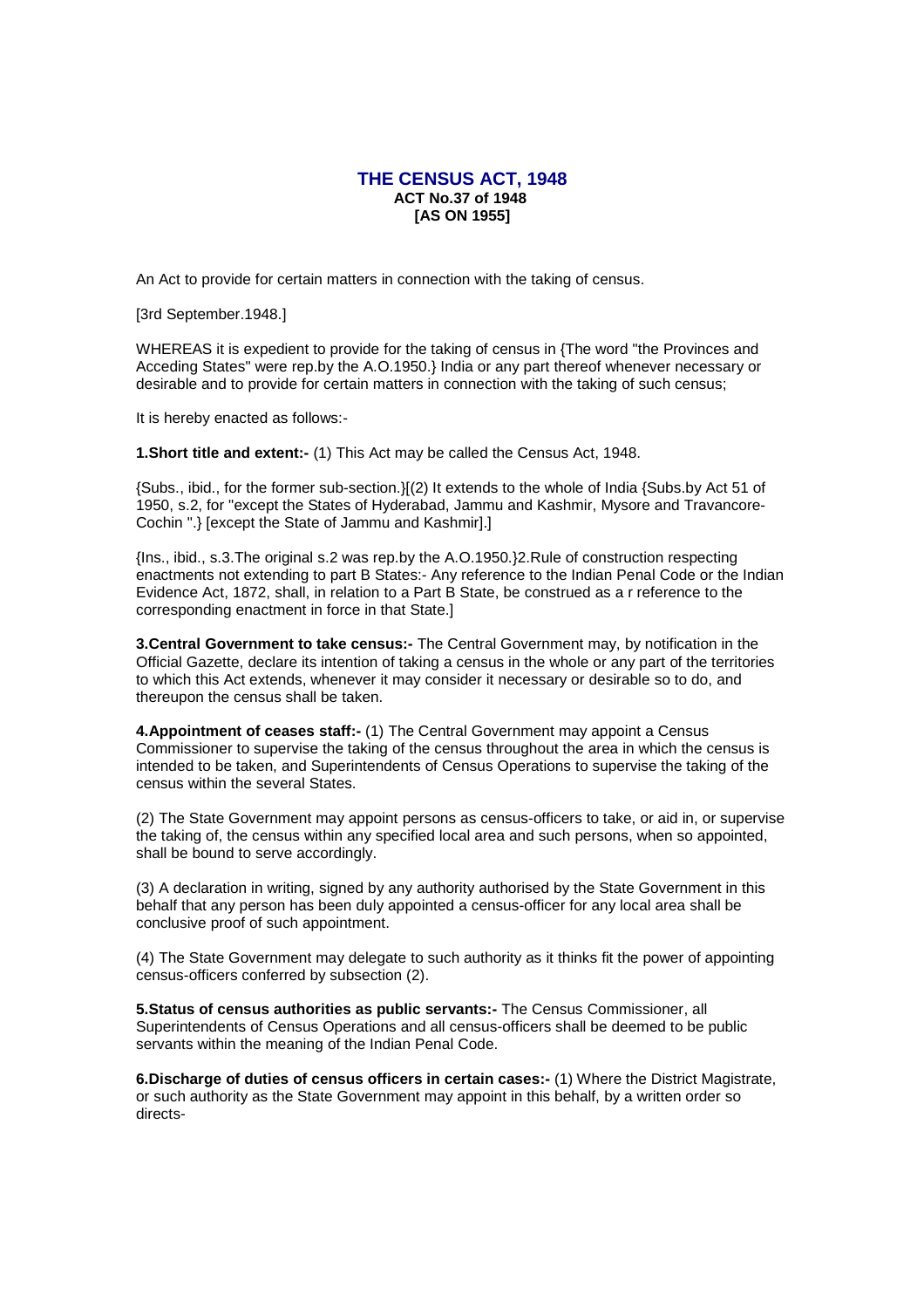(a) every officer in command of any body of men belonging to the naval, military or air forces, or of any vessel of war, of India,

(b) every person (except a pilot or harbourmaster) having charge or control of a vessel,

(c) every person in charge of a lunatic asylum, hospital, workhouse, prison, reformatory or lock-up or of any public, charitable, religious or educational institution.

(d) every keeper, secretary or manager of any sarai, hotel, boarding-house, lodging-house, emigration depot or club,

(e) every manager or officer of a railway or any commercial or industrial establishment, and

(f) every occupant of immovable property wherein at the time of the taking of the census persons are living,

shall perform such of the duties of a census-officer in relation to the persons who at the time of the taking of the census are under his command or charge, or are inmates of his house, or are present on or in such immovable property or are employed under him as may be specified in the order.

(2) All the provisions of this Act relating to census-officers shall apply, so far as may be, to all persons while performing such duties under this section, and any person refusing or neglecting to perform any duty which under this section he is directed to perform shall be deemed to have committed an offence under section 187 of the Indian Penal Code.

**7.Powers call upon certain persons to assistance:-** The District Magistrate, or such authority as the State Government may appoint in this behalf for any local area, may, by written order which shall have effect throughout the extent of his district or of such local area, as the case may be, call upon-

(a) all owners and occupiers of land, tenure-holders, and farmers and assignees of land revenue, or their agents,

(b) all members of the district, municipal, panchayat and other local authorities and officers and servants of such authorities, and

(c) all officers and members of staff of any factory, firm or establishment,

to give such assistance as shall be specified in the order towards the taking of a census of the persons who are, at the time of the taking of the census, on the lands of such owners, occupiers, tenure-holders, farmers and assignees, or in the premises of factories, firms and other establishments, or within the areas for which such local authorities are established, as the case may be, and the persons to whom an order under this section is directed shall be bound to obey it and shall, while acting in pursuance of such order, be deemed to be public servants within the meaning of the Indian Penal Code.

**8.Asking of questions and obligation to answer:-** (1) A census-officer may ask all such questions of all persons within the limits of the local area for which he is appointed as, by instructions issued in this behalf by the State Government and of published in the Official Gazette, he may be directed to ask.

(2) Every person of whom any question is asked under subsection (1) shall be legally bound to answer such question to the best of his knowledge or belief:

Provided that no person shall be bound to state the name of any female member of his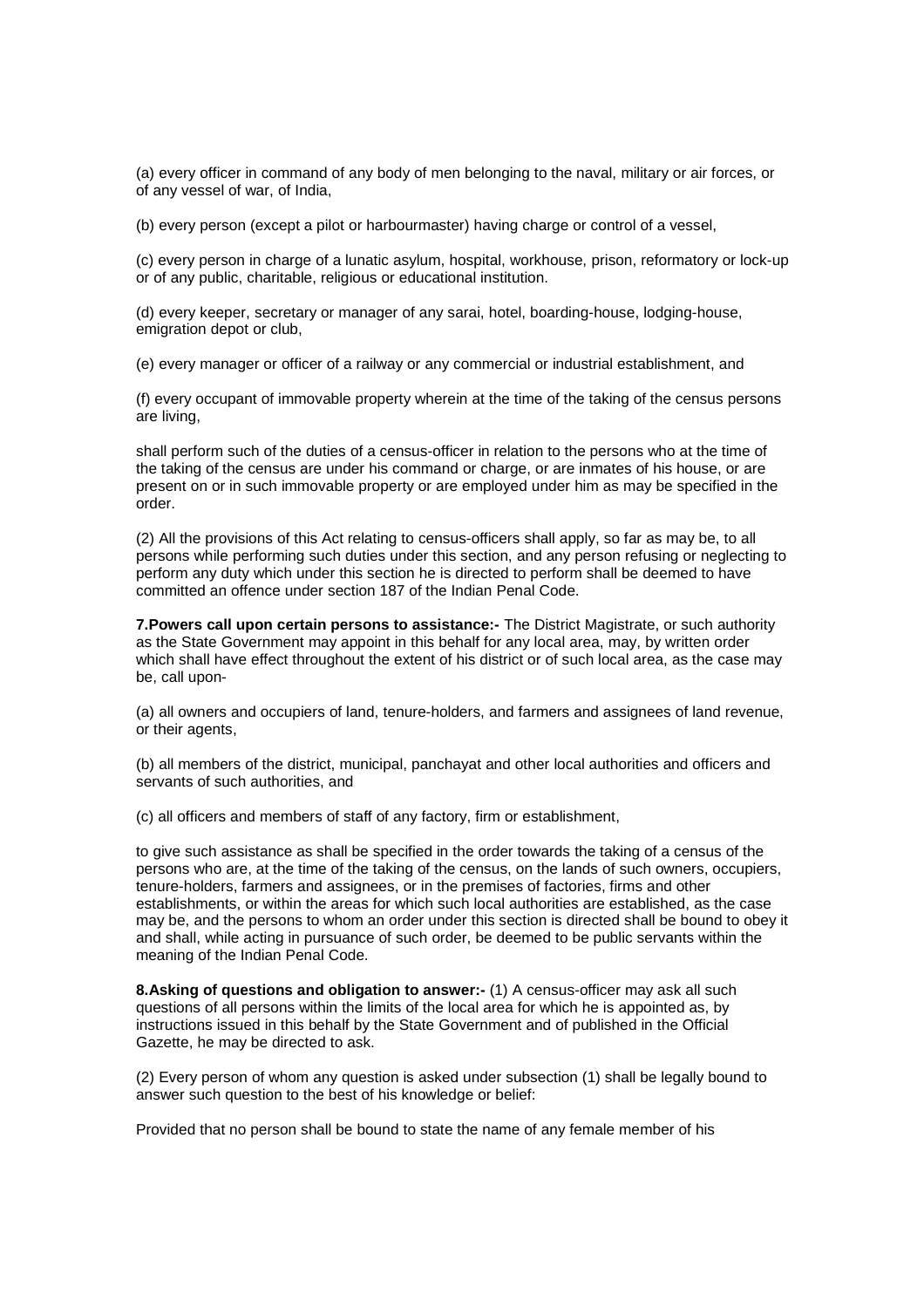household, and no woman shall be bound to state the name of her husband or deceased husband or of any other person whose name she is forbidden by custom to mention.

**9.Occupier to permit access and affixing of numbers:-** Every person occupying any house, enclosure, vessel or other place shall allow census-officers such access thereto as they may require for the purposes of the census and as, having regard to the of customs of the country, may be reasonable, and shall allow them to paint on, or affix to, the place such letters, marks or numbers as may be necessary for the purposes of the census.

**10.Occupier or manager to fill up schedule:-** (1) Subject to such orders as the State Government may issue in this behalf, a census-officer may, within the local area for which he is appointed, leave or cause to be left a schedule at any dwelling house or with the manager or any officer of any commercial or industrial establishment, for the purpose of its being filled up by the occupier of such house or of any specified part thereof or by such manager or officer with such particulars as the State Government may direct regarding the inmates of such house or part thereof, or the persons employed under such manager or officer, as the case may be, at the time of the taking of the census.

(2) When such schedule has been so left, the said occupier, manager or officer, as the case may be, shall it up or cause it to be filled up to the best of his knowledge or belief so far as regards the inmates of such house or part thereof or the persons employed under him.as the case may be, at the time aforesaid, and shall sign his name thereto and, when so required, shall deliver the schedule so filled up and signed to the census-officer or to such person as the census-officer may direct.

**11.Penalties:-** (1) (a) Any census-officer or any person lawfully required to give assistance towards the taking of a census who refuses or neglects to use reasonable diligence in performing any duty imposed upon him or in obeying any order issued to him in accordance with this Act or any rule made thereunder, or any person who hinders or obstructs another person in performing any such duty or in obeying any such order, or

(b) any census-officer who intentionally puts any offensive or improper question or knowingly makes any false return or, without the previous sanction of the Central Government or the State Government, discloses any information which he has received by means of, or for the purposes of, a census return, or

(c) any sorter, compiler or other member of the census staff who removes, secretes, damages or destroys any census document or deals with any census document in a manner likely to falsify or impair the tabulations of census results, or

(d) any person who intentionally gives a false answer to, or refuses to answer to the best of his knowledge or belief, any question asked of him by a census-officer which he is legally bound by section 8 to answer, or

(e) any person occupying any house, enclosure, vessel or other place who refuses to allow a census-officer such reasonable access thereto as he is required by section 9 to allow, or

(f) any person who removes, obliterates, alters, or damages any letters, marks or numbers which have been painted or affixed for the purposes of the census, or

(g) any person who, having been required under section 10 to fill up a schedule, knowingly and without sufficient cause fails to comply with the provisions of that section, or makes any false return thereunder, or

(h) any person who trespasses into a census office, shall be punishable with fine which may extend to one thousand rupees and in case of a conviction under part (b) or (c) shall also be